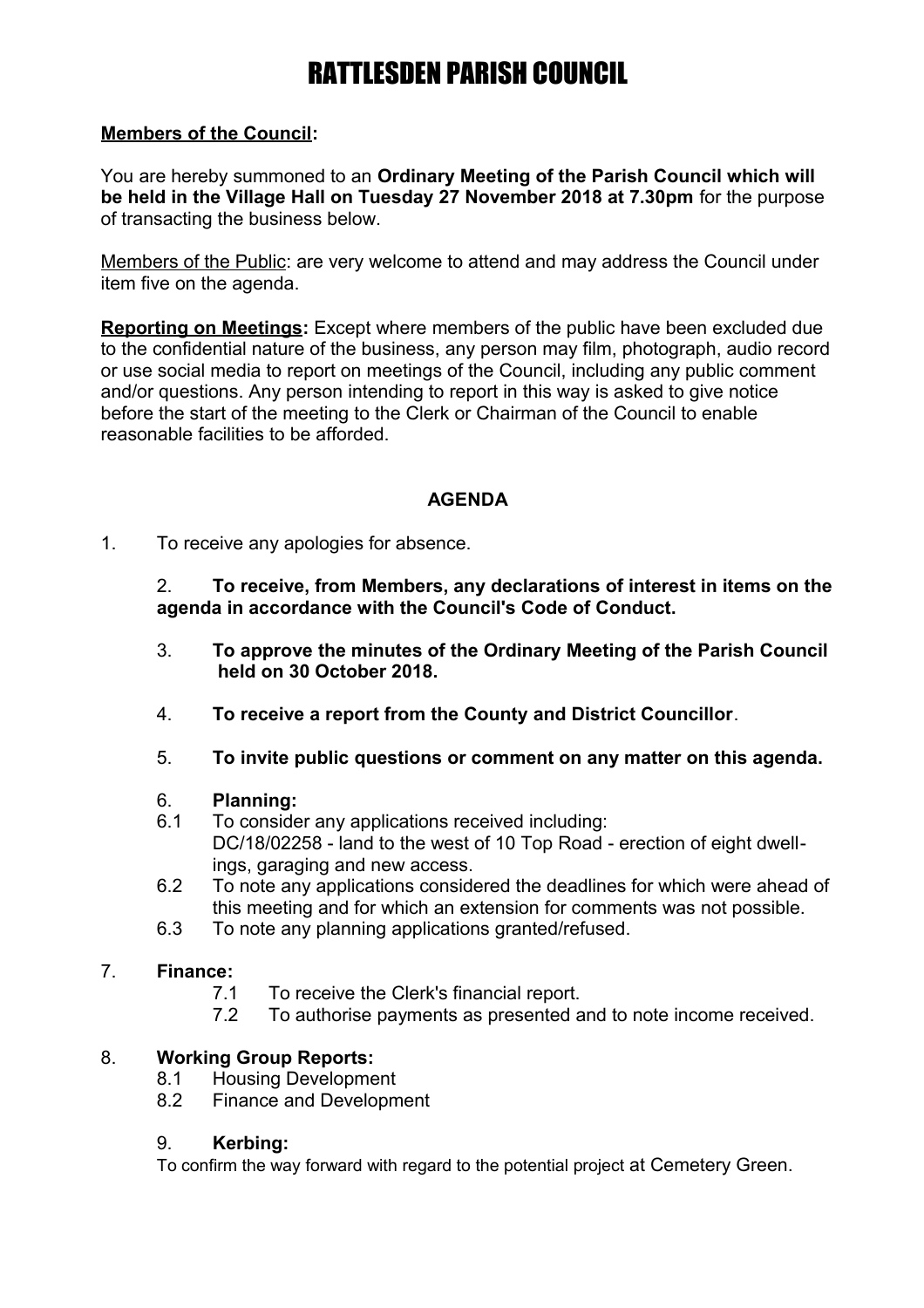# RATTLESDEN PARISH COUNCIL

#### 10. **Council Governance:**

- 10.1 To consider any new legislation, codes or regulatory issues and to take action as appropriate.
- 10.2 To determine if any Council decisions or actions impact upon its risk register, policies and/or internal controls.

#### 11. **Correspondence:**

To consider the list of correspondence received and to take action as appropriate.

#### 12. **Matters to be brought to the attention of the Council either for information or for inclusion on the agenda of a future Ordinary Meeting.**

#### 13. **Next Meeting:**

To note that the next Ordinary Meeting of the Parish Council is scheduled for Tuesday 29 January in the Village Hall beginning at 7.30pm.

Theel

Parish Clerk: Doug Reed, Proper Officer of the Council

Address: Second Thoughts, Church Road, Elmswell IP30 9DY Tel: 07843850019

E-mail: [rattlesdenpc@live.co.uk](mailto:rattlesdenpc@live.co.uk)

Published: 20 November 2018